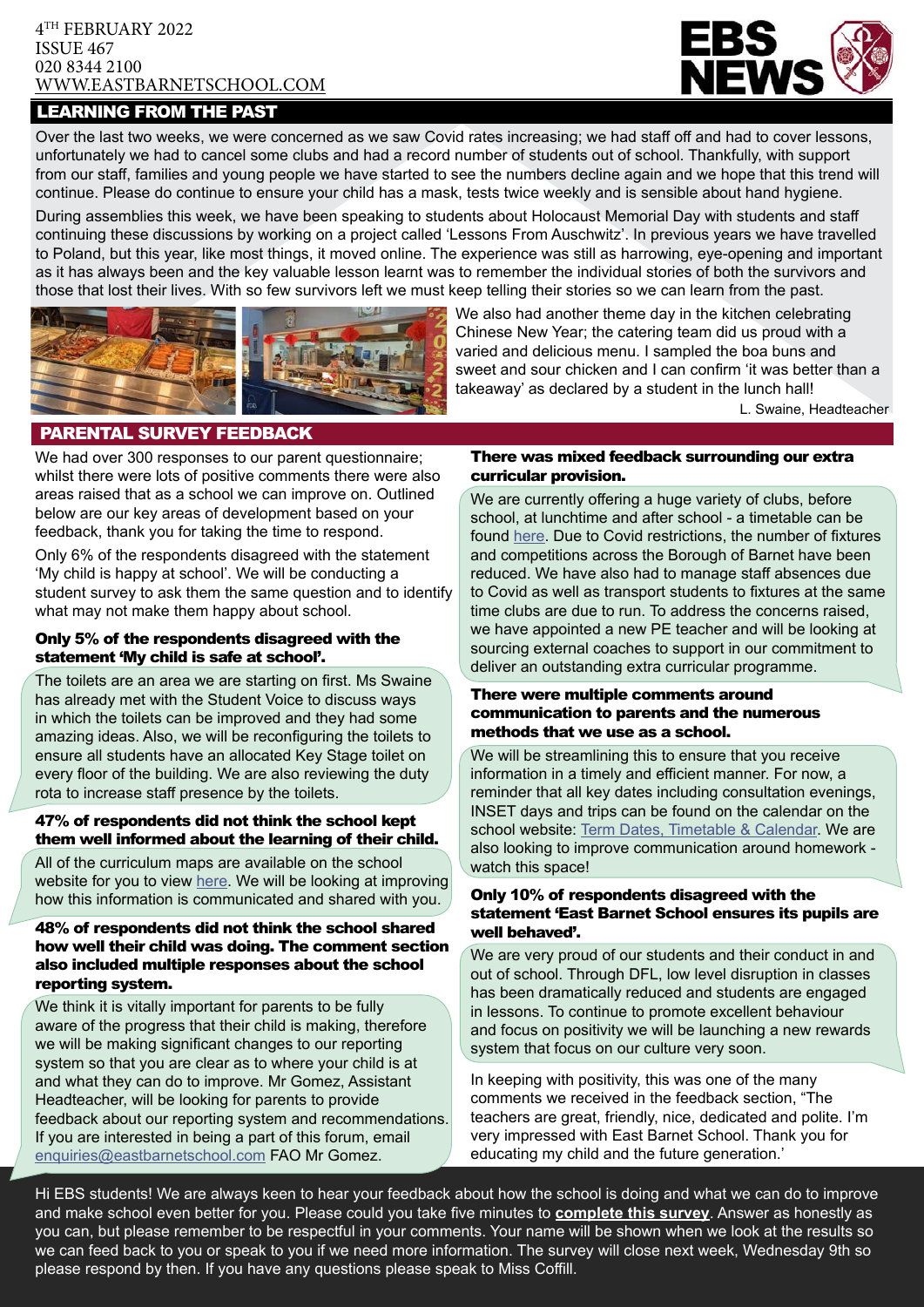# NATIONAL APPRENTICESHIP WEEK (7TH - 13TH FEBRUARY 2022)

To celebrate National Apprenticeship week, take a look [here](https://amazingapprenticeships.com/resources/) for examples of fantastic apprenticeships ranging from fire-fighting to zoo-keeping. For further general information, see the [Amazing Apprenticeships website](https://amazingapprenticeships.com/apprenticeships/). **The London ASK Apprenticeship Team** would like to invite parents and students to their two live online events including a session featuring The Young Apprentice Ambassador Network. These sessions will run from 6-7pm on Tuesday 8th and Thursday 10th February. Once you have registered you will be sent a Microsoft Teams link for the appropriate date(s).

- NAW Apprenticeship live session with WLCH Tuesday, 8th February 2022 18:00 Register [here.](https://www.eventbrite.co.uk/e/naw-apprenticeship-live-session-with-wlch-tickets-256879231697)
- NAW Apprenticeship live session with WLCH Thursday, 10th February 2022 18:00 Register [here](https://www.eventbrite.co.uk/e/naw-apprenticeship-live-session-with-wlch-tickets-256882641897).

They will explore: **what** apprenticeships are, **what** the different levels mean, **what** the difference is between apprenticeships and the traditional college/sixth form and university route, **how/where/when** to apply, **actual apprentices** will be on hand to help to contextualise any advice and share their experience.

# MORE APPRENTICE WEEK UPDATES ARE AVAILABLE IF YOU [CLICK HERE!](https://sway.office.com/DAr13NcmGFMK2I5O)



pprenticeships. National Apprenticeship Week 7th to 13th February 2022

# Click on the images to find out more about apprentieships in the areas that interest you!

# Employer Interactions

Student interactions with employers are a key aim of our Careers' provision. For National Apprenticeship Week, we have some inspiring virtual talks planned for our KS4 & 5 Year Groups. Please encourage students to attend the lunch and after-school sessions; they're a great opportunity to learn about the world of work and ask questions.

**MONDAY:** Barnet Council, Galldris (Engineering) Virtual Talk in Year 11 Assembly.

Monday/Tuesday: GSK (Business and Supply Chain Apprenticeships), Virtual Talk during Year 12 A-Level Business classes.

**TUESDAY: GSK (Science & Pharmacology** Apprenticeships), Virtual Talk - Year 10 lunch, 1.35pm - 1.55pm (bring sandwiches & drinks), Year 11, 12 & 13 after school 3.25pm - 3.45pm, room to be confirmed.

WEDNESDAY: Fortem Solutions Limited (Construction, Electrician/Plumbing/Carpentry and Trainee Management Apprenticeships), Virtual Talk - Years 10 -13, 2.45pm, room to be confirmed.

**THURSDAY:** Annice Abanda – Ask Apprenticeships Virtual Talk - Year 10 Assembly.

**THURSDAY:** Grant Thornton (Accountancy and Tax Apprenticeships) . Virtual Talk - Years 10, 11, 12, 13 at 3.25pm, room to be confirmed.

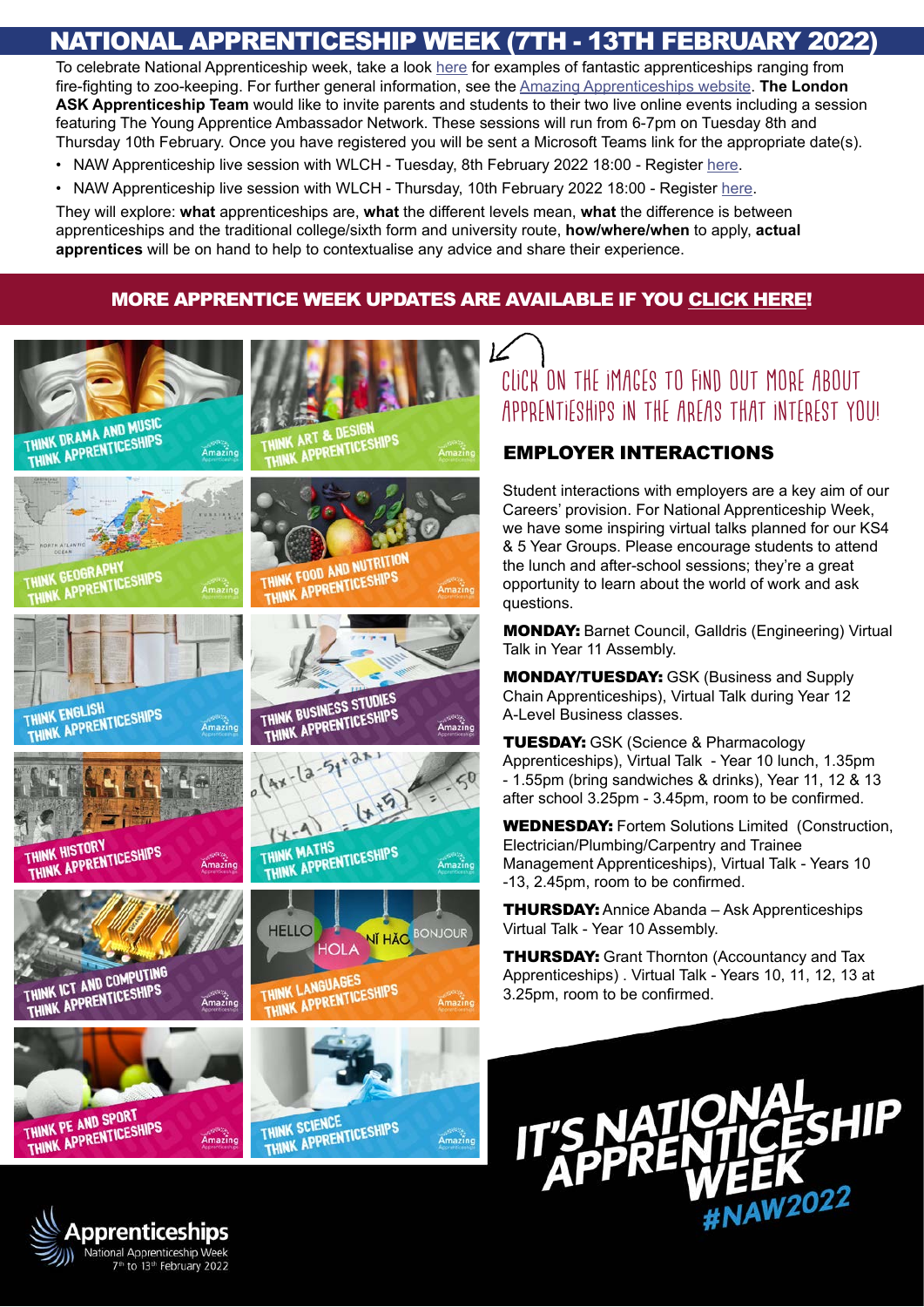# YEAR 8 KARAKURI COMPETITION WINNERS!

| 1st                         | <b>Emily Lane</b>      | Tornado               | 8B |  |
|-----------------------------|------------------------|-----------------------|----|--|
| 2nd                         | <b>Estian Cloete</b>   | Caterpillar           | 8D |  |
| 3rd                         | Amy Hallet             | Skating fox           | 8D |  |
| <b>HIGHLY<br/>COMMENDED</b> | Ellie Kraven           | Weight lifter         | 8F |  |
|                             | Grace Dean             | Chicken Coop          | 8D |  |
|                             | Evelyn Ivanova         | Flying book           | 8A |  |
| <b>COMMENDED</b>            | Louis Page             | Alien                 | 8A |  |
|                             | <b>Ruby Evans</b>      | Mario                 | 8B |  |
|                             | Ruel Georgiou          | <b>Christmas Tree</b> | 8E |  |
|                             | Katerina Angeli        | Hand                  | 8A |  |
|                             | Sara Lazizi            | Burglar car chase     | 8H |  |
|                             | <b>Arthur Fortes</b>   | Noodle eating         | 8E |  |
|                             | Alessia Velmeshi       | <b>Boat</b>           | 8D |  |
|                             | Aryan Nemat            | Own goal              | 8B |  |
|                             | Sienna Shah            | Despicable me         | 8A |  |
|                             | David Ndreca           | <b>Batman</b>         | 8D |  |
|                             | <b>Isobel Lonsdale</b> | <b>Bee</b>            | 8D |  |
|                             | Sarah Haggan           | Rabbit in a hat       | 8G |  |
|                             | Isabelle Lake          | <b>Blue Dragon</b>    | 8D |  |

Congratulations to everyone that took part, the standard was amazing! EBS hosted the Year 10 mixed volleyball competition,



# **APPLICATIONS CLOSE SUNDAY 13TH MARCH 2022**

**Enquiries:** applyforjuniorbakeoff@loveproductions.co.uk

#### **HAND BOOK SALE**



On 27th January, EBS Library organised a second-hand book sale. The Library was abuzz with students

and staff browsing and buying books at a bargain price! A huge

thank you to all the members of staff who donated books and to the Student Librarian Team and the Sixth Form House Ambassadors for helping organise and supervise. The book sale was very successful and it was wonderful to see so many students picking up books and reading for pleasure.

#### EBS PUT ON THEIR RUNNING SHOES AGAIN

Thursday 2nd January was the perfect crisp and sunny day for the Cross Country Championship held at Harrow School. This year, we had four EBS students representing Barnet: Elena Roncarati (Y13) Daniel Banyard (Y11), Tommy Narvaez-White (Y10) and Scarlett Overland-Harper (Y7). The students warmed up in beautiful surroundings and then cheered each race on. Scarlett started first, and as she rounded the bend, all the students cheered her to the finish line; she finished 35th out of 60 runners. Next up were the senior girls who had to run the course twice! The sportsmanship was fantastic to see as the runners started their second lap. Elena came in a great 7th place. Finally, the boys competed, with Daniel and Tommy starting well, and again completing two laps of the course. Daniel finished a great 22nd place and Tommy was just behind in 24th place.



#### VOLLEYBALL SKILLS

in which we had three teams take part. They worked fantastically well as a team and were respectful to each other and their opponents. Their skill level was very impressive on the court and this was shown in the overall results with EBS coming 1st, 2nd and 3rd! Well done to all the students who participated.

#### 'BE THE CHANGE' UK YOUTH PARLIAMENT

Following on from the last EBS news, we are pleased to announce that several of our students have applied for the UK Youth Parliament and Youth Ambassador for Barnet Positions. Candidates have submitted their applications, including their manifestos! Student online voting will commence soon, so watch out for more information on how you can support your peers that have applied. We wish them all the best of luck and are truly rooting for them!

#### THE POWER OF OBSERVATION



Students this term took part in the 'Guess the teacher/ staff member ... from their accessories' House quiz. They were shown pictures of accessories worn by staff, some easy, some not so easy - and then had to guess who they belonged too. Top scorers in each form received 5 House Points, which for 'January Twos' counted as 10 for their House. **Amber Hines, Chama 8E**, scored the highest across the houses, with 22 out of 24! Well done Amber, and to all of those that took part!



ARE YOU FOLLOWING US ON TWITTER? Follow for all the latest news: [@EastBarnetSch](https://twitter.com/EastBarnetSch)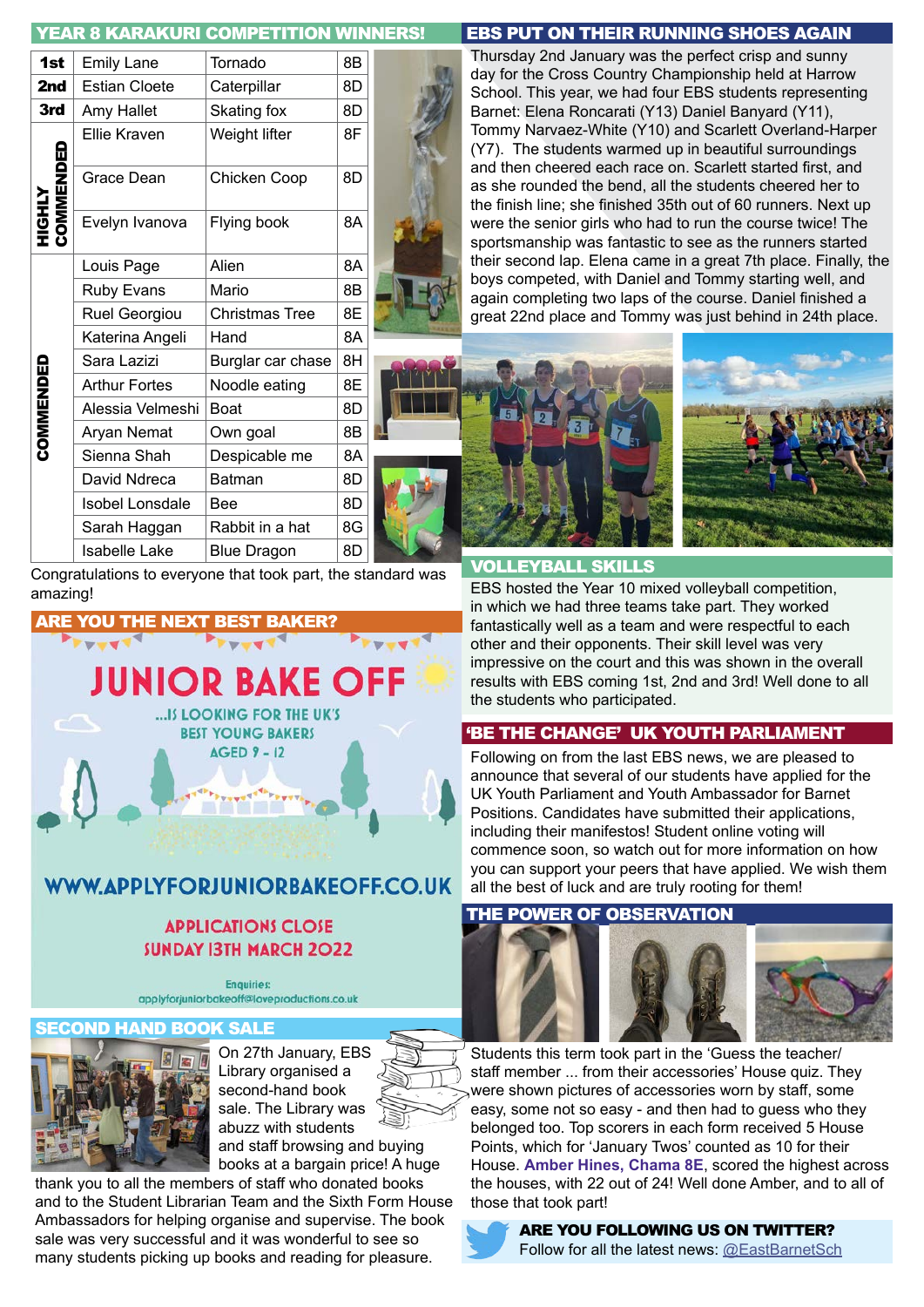#### WE HAD SOME LITTLE VISITORS!











We were delighted to welcome Cooper and Truffle for a visit on Wednesday morning for a visit! They live at Brunswick Park School but wanted to catch up with students at EBS!

## VOLUNTEERS NEEDED - ONE LAST PUSH!



We are nearly there…thanks to the amazing team of volunteers that turned out last term, our cycle track is coming back to life. We're now asking for student and parent volunteers to help out on two more Saturdays to finish the job! We are also hoping to clear our school allotment at the same time so students can begin

gardening and growing produce for our canteen! Please click the sign-up sheet below if you are able to help out for a couple of hours on either of these dates: Saturday 26th February (9am-1pm) or Saturday 12th March (9am-1pm). [CLICK HERE TO SIGN UP!](https://bit.ly/3olZq1M) We hope to see you there. Many thanks, Mr Carrington (Head of PE).

# IMPORTANT TRESPASSING NOTICE!

Due to the very high level of trespassing on

**NetworkRail** 

the tracks by young people in the local area,

Network Rail in partnership with Learn

Live are working to help raise awareness to

students across the UK educating them about the dangers of the train tracks through interactive digital delivery. We urgently need you to please watch the relevant safety video with your child. It is less than 15 minutes and explains why it is important to stay safe near the tracks. Over 14 million students, parents and teachers from across the UK have watched these videos which has led to a significant decrease in the number of trespasses nationally through watching the latest rail safety videos. 15 mins can help save lives and provide important safety information to young people and parents. We have made things easier for you to watch the free safety videos by just entering the email 'railsafety@learnliveuk.com' into the 'I am registered' field when you first watch the videos:

Secondary school versions: Age 11-16 (with subtitles)

- [learnliveuk.com/network-rail-secondary-school-safety-talk/](https://learnliveuk.com/network-rail-secondary-school-safety-talk/)
- [learnliveuk.com/i-am-train-safe/](https://learnliveuk.com/i-am-train-safe/)

# College & University version: Age 16 plus (with subtitles)

- [learnliveuk.com/network-rail-college-safety-talk-lnw](https://learnliveuk.com/network-rail-college-safety-talk-lnw)
- [learnliveuk.com/i-am-train-safe/](https://learnliveuk.com/i-am-train-safe/)

#### CHILDREN'S MENTAL HEALTH WEEK

Children's Mental Health Week is on 7th - 11th February. The theme of this year's Children's Mental Health Week is Growing Together. Growing Together is about growing emotionally and finding ways to help each other grow. Challenges and setbacks can help us to grow and adapt and trying new things can help us to move beyond our comfort zone into a new realm of possibility and potential. [Click here](https://www.childrensmentalhealthweek.org.uk/parents-and-carers/) for more information.

Be a

nervous, and many other emotions.

and wellbeing.



Try putting putting your hands on your heart and belly, then quietly count to 10.

#### TAKE A **BREATH**

Practise a breathing activity. As you gently breathe in and out, trace one finger up and down the fingers of the other hand. How do you feel now?

## AND Continue to breathe deeply.

Notice if any emotions come up; begin to label them. It's okay to not be okay! Try a sensory activity like push-ups, star jumps or using a calm down jar.

# RELAX

When ready, share how you feel. Write it down, draw a picture, or talk with a trusted adult. This can help you find a way to resolve the situation. Then, do an activity to relax and let go!

To get started, follow the steps on the STAR model.

O OPTIMUS EDUCATION

DUBSMASH APP WARNING

# **DUBSMA**

ACANC

It has been brought to our attention that if security settings are not in place, users can receive highly offensive and inappropriate pictures and videos on the app, DUBSMASH. As with all social media it is important that security settings are in place, age limits are checked and content is monitored. If you have any concerns, please report to CEOP.

#### SCHOOL NURSES' VACCINATIONS

- Tuesday 8th February: Covid 2nd Booster for 12-15 Years.
- Wednesday 9th February: HPV Dose 1 for Year 8.
- Thursday 10th February: HPV Dose 2 for Year 9 and 10.

# DO YOU HAVE A PASSION FOR FOOD?

We are recruiting some part-time staff to help out in our kitchen. Firstly, we are looking for a Kitchen Porter/Assistant that will work

10am - 2pm Mon - Fri, term time only. Secondly, we require a Mealtime Supervisor for 12pm - 2pm Mon, Tues, Thurs, Fri and 11:30am - 2pm Wed, term time only. Both positions are permanent, and both applications are closing on 7th February, so you do not have long to apply. For more information, please [click here](https://www.eastbarnetschool.com/vacancies/).